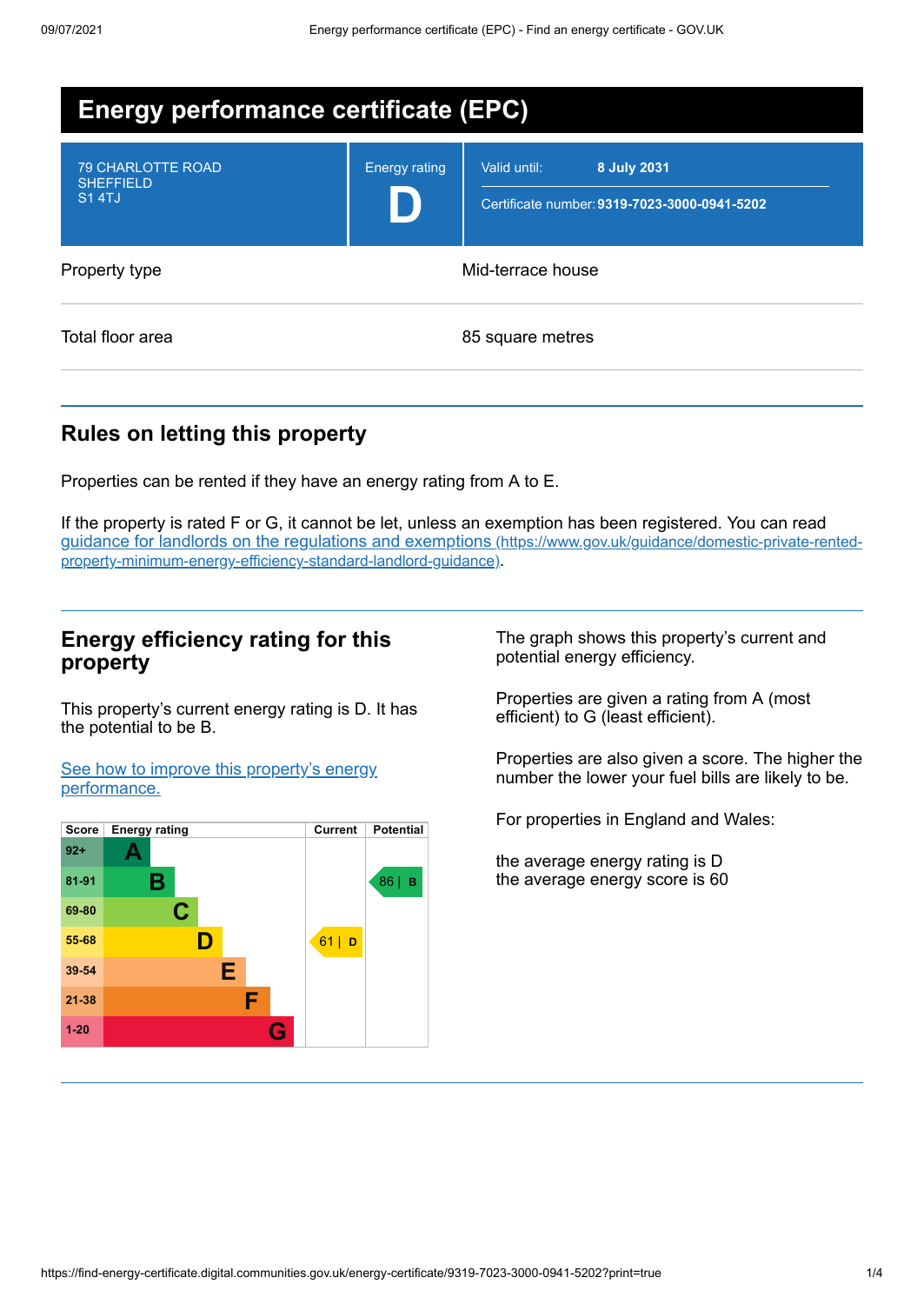# **Breakdown of property's energy performance**

This section shows the energy performance for features of this property. The assessment does not consider the condition of a feature and how well it is working.

Each feature is assessed as one of the following:

- very good (most efficient)
- good
- average
- poor
- very poor (least efficient)

When the description says "assumed", it means that the feature could not be inspected and an assumption has been made based on the property's age and type.

| <b>Feature</b>       | <b>Description</b>                             | Rating    |
|----------------------|------------------------------------------------|-----------|
| Wall                 | Solid brick, as built, no insulation (assumed) | Very poor |
| Roof                 | Pitched, 300 mm loft insulation                | Very good |
| Roof                 | Roof room(s), no insulation (assumed)          | Very poor |
| Window               | Fully double glazed                            | Average   |
| Main heating         | Boiler and radiators, mains gas                | Good      |
| Main heating control | Programmer, TRVs and bypass                    | Average   |
| Hot water            | From main system                               | Good      |
| Lighting             | Low energy lighting in all fixed outlets       | Very good |
| Floor                | Suspended, insulated                           | N/A       |
| Secondary heating    | None                                           | N/A       |

### **Primary energy use**

The primary energy use for this property per year is 296 kilowatt hours per square metre (kWh/m2).

# **Environmental impact of this property**

One of the biggest contributors to climate change is carbon dioxide (CO2). The energy used for heating, lighting and power in our homes produces over a quarter of the UK's CO2 emissions.

| An average household<br>produces | 6 tonnes of CO <sub>2</sub> |  |
|----------------------------------|-----------------------------|--|
| This property produces           | 4.5 tonnes of CO2           |  |

This property's potential production 1.5 tonnes of CO2

By making the [recommended](#page-2-0) changes, you could reduce this property's CO2 emissions by 3.0 tonnes per year. This will help to protect the environment.

Environmental impact ratings are based on assumptions about average occupancy and energy use. They may not reflect how energy is consumed by the people living at the property.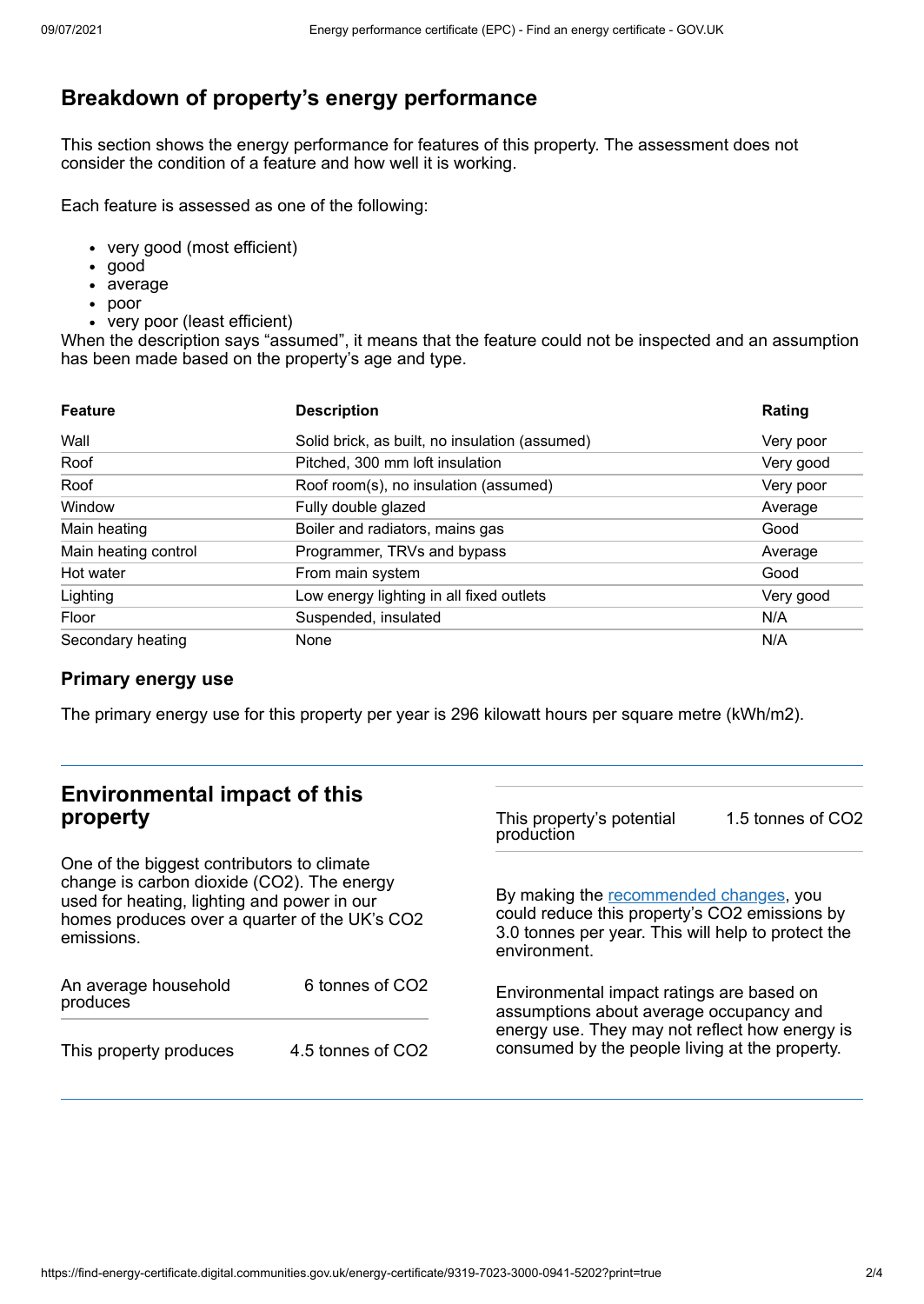# <span id="page-2-0"></span>**How to improve this property's energy performance**

Making any of the recommended changes will improve this property's energy efficiency.

If you make all of the recommended changes, this will improve the property's energy rating and score from D (61) to B (86).

| <b>Recommendation</b>                   | <b>Typical installation cost</b> | <b>Typical yearly saving</b> |
|-----------------------------------------|----------------------------------|------------------------------|
| 1. Room-in-roof insulation              | £1,500 - £2,700                  | £236                         |
| 2. Internal or external wall insulation | £4,000 - £14,000                 | £80                          |
| 3. Heating controls (room thermostat)   | £350 - £450                      | £26                          |
| 4. Solar water heating                  | £4,000 - £6,000                  | f27                          |
| 5. Solar photovoltaic panels            | £3,500 - £5,500                  | £311                         |

### **Paying for energy improvements**

Find energy grants and ways to save energy in your home. [\(https://www.gov.uk/improve-energy-efficiency\)](https://www.gov.uk/improve-energy-efficiency)

### **Estimated energy use and potential savings**

| Estimated yearly energy<br>cost for this property | £945 |
|---------------------------------------------------|------|
| Potential saving                                  | £368 |

The estimated cost shows how much the average household would spend in this property for heating, lighting and hot water. It is not based on how energy is used by the people living at the property.

The estimated saving is based on making all of the [recommendations](#page-2-0) in how to improve this property's energy performance.

For advice on how to reduce your energy bills visit Simple Energy Advice [\(https://www.simpleenergyadvice.org.uk/\)](https://www.simpleenergyadvice.org.uk/).

### **Heating use in this property**

Heating a property usually makes up the majority of energy costs.

| Space heating | 14357 kWh per year |
|---------------|--------------------|
| Water heating | 2102 kWh per year  |

**Estimated energy used to heat this property**

## Potential energy savings by installing insulation

#### **Type of insulation Amount of energy saved**

**Solid wall insulation** 1506 kWh per year

You might be able to receive Renewable Heat Incentive payments [\(https://www.gov.uk/domestic](https://www.gov.uk/domestic-renewable-heat-incentive)renewable-heat-incentive). This will help to reduce carbon emissions by replacing your existing heating system with one that generates renewable heat. The estimated energy required for space and water heating will form the basis of the payments.